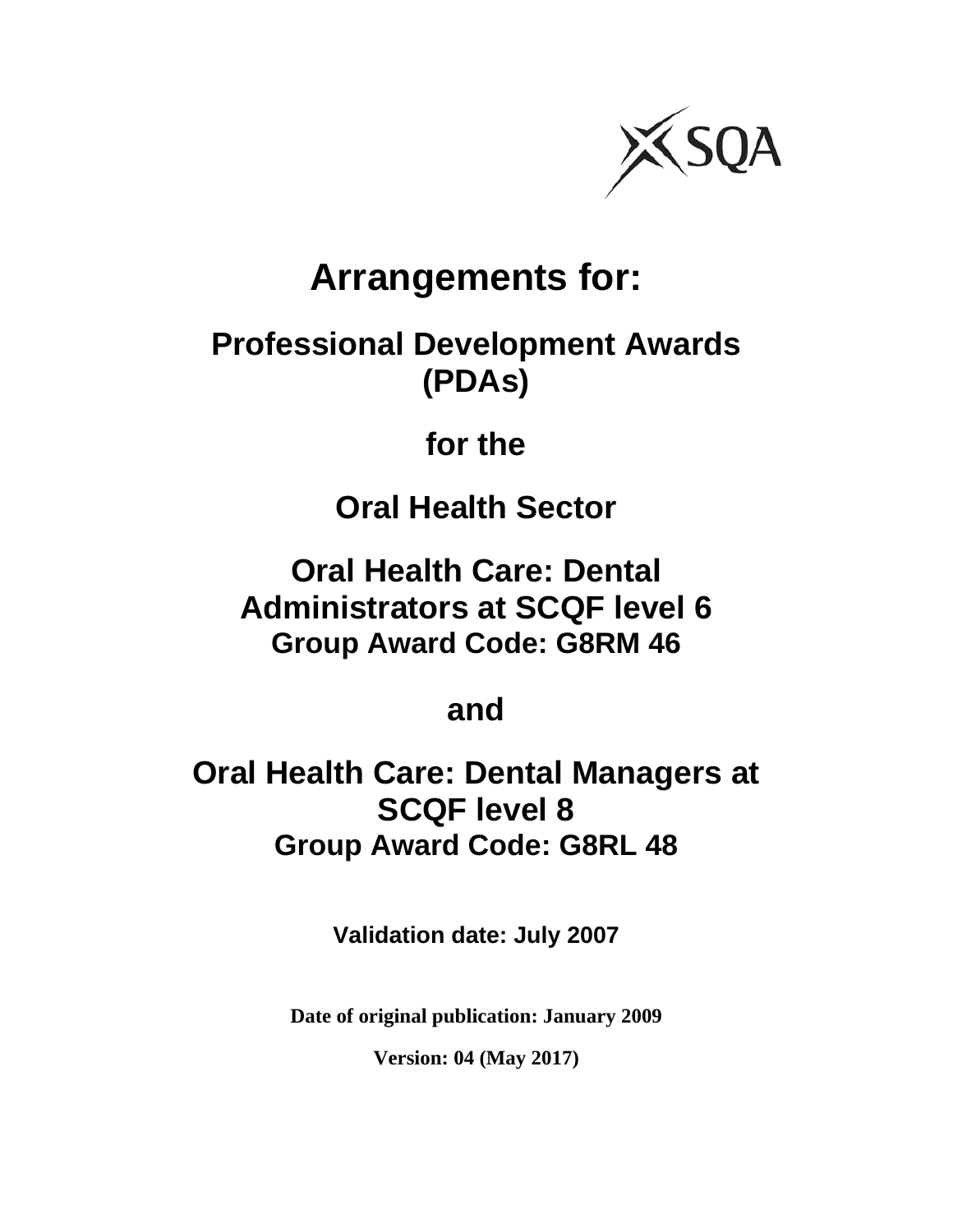# **Acknowledgement**

SQA acknowledges the valuable contribution that Scotland's colleges have made to the development of Higher National qualifications.

SQA acknowledges the valuable contribution of NHS Education for Scotland (NES) in part funding this development and that of Inverness College, and in particular, Louisa Fraser, in the development of this award.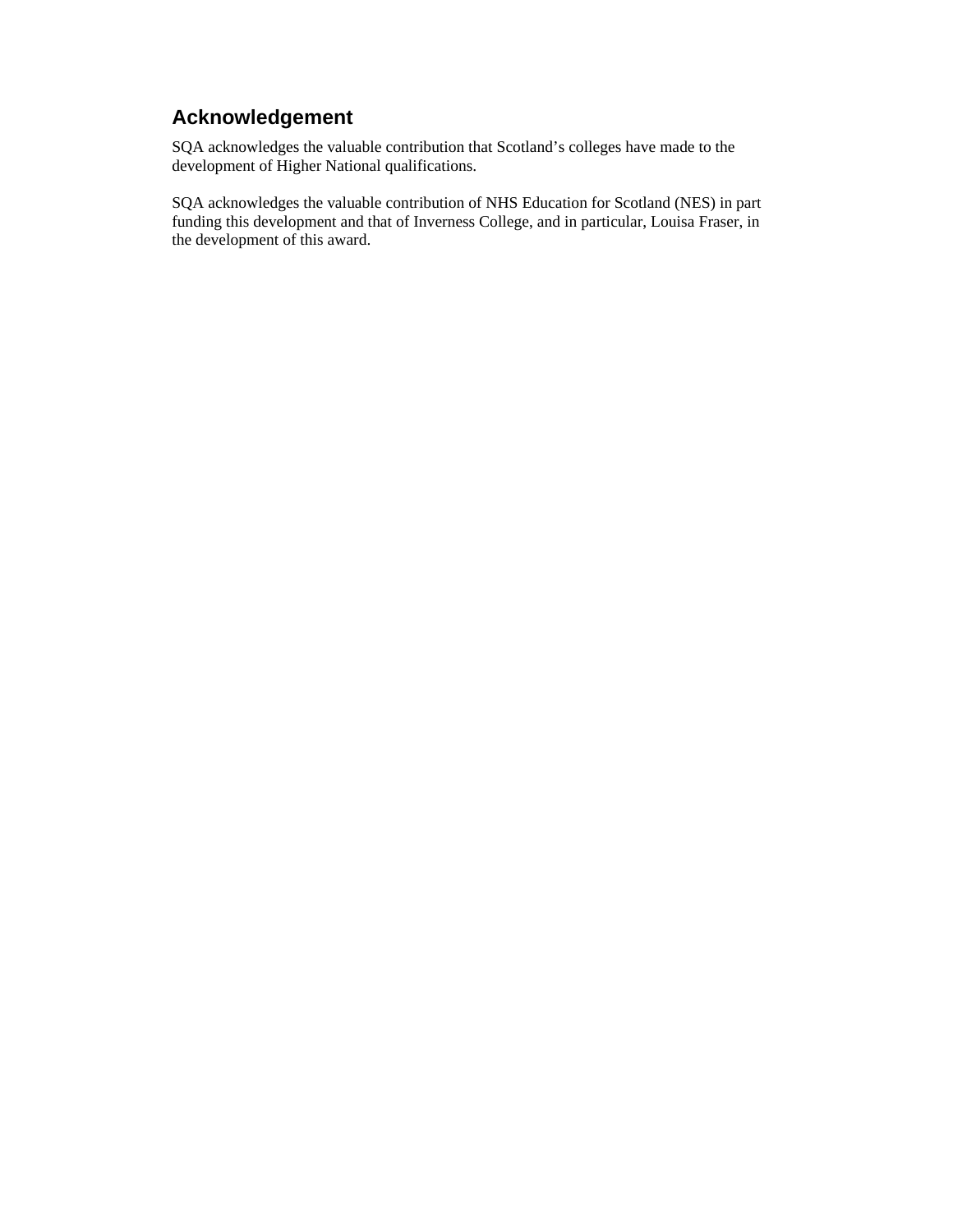# **History of changes**

It is anticipated that changes will take place during the life of the qualification, and this section will record these changes. This document is the latest version and incorporates the changes summarised below.

| <b>Version</b><br>number | <b>Description</b>                                                                                                                                                                                                                                              | <b>Date</b> |
|--------------------------|-----------------------------------------------------------------------------------------------------------------------------------------------------------------------------------------------------------------------------------------------------------------|-------------|
| 04                       | Updated statements on embedded Core Skills                                                                                                                                                                                                                      | 18/05/17    |
| 03                       | <b>Revision of Unit: Oral Health Care: Managing Health and</b><br>Safety in a Dental Environment F1XM 35 revised by H8P9<br>35 Oral Health Care: Managing Health and Safety in a<br>Dental Environment. Original unit F1XM 35 has a lapse<br>date of 31/07/2015 | 02/02/15    |
| 02                       | <b>Revision of Unit:</b> DJ43 33 Customer Care has been revised<br>by H49P 33. The old Unit will finish on 31/07/2015.                                                                                                                                          | 25/09/13    |
|                          |                                                                                                                                                                                                                                                                 |             |
|                          |                                                                                                                                                                                                                                                                 |             |
|                          |                                                                                                                                                                                                                                                                 |             |
|                          |                                                                                                                                                                                                                                                                 |             |
|                          |                                                                                                                                                                                                                                                                 |             |
|                          |                                                                                                                                                                                                                                                                 |             |
|                          |                                                                                                                                                                                                                                                                 |             |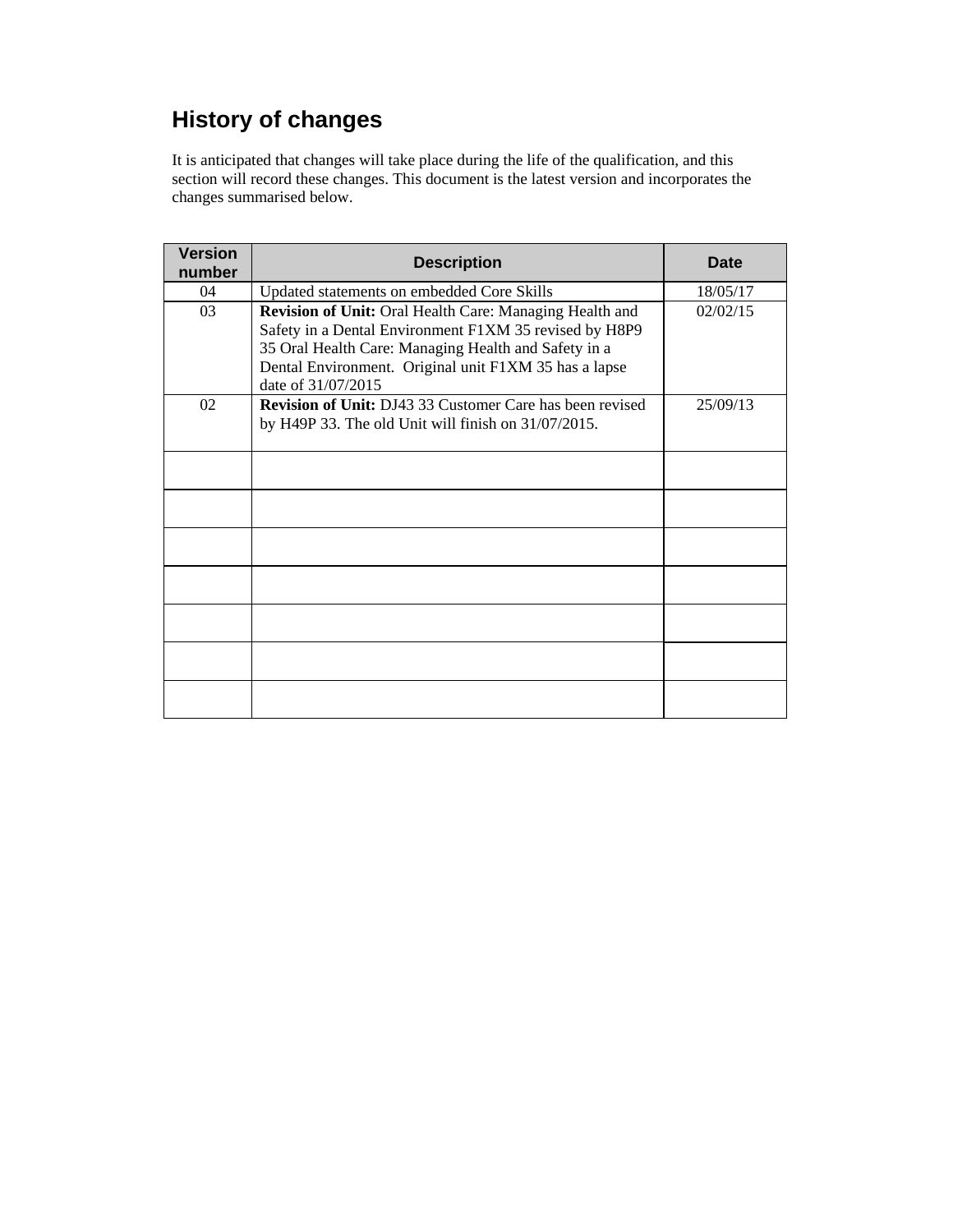# **Contents**

| 1              |                                                                                     |  |
|----------------|-------------------------------------------------------------------------------------|--|
| 2              |                                                                                     |  |
| 2.1            |                                                                                     |  |
| 2.1.1          |                                                                                     |  |
| 2.2            |                                                                                     |  |
| 2.3            | Relationship and credit transfer opportunities to other awards in the SQA framework |  |
|                |                                                                                     |  |
| 3              |                                                                                     |  |
| 3.1            |                                                                                     |  |
| $\overline{4}$ |                                                                                     |  |
| 4.1            |                                                                                     |  |
| 4.2            |                                                                                     |  |
| 4.3            |                                                                                     |  |
| 5.             |                                                                                     |  |
| 5.1            |                                                                                     |  |
| 6              |                                                                                     |  |
| 6.1            |                                                                                     |  |
| 6.2            |                                                                                     |  |
| 6.3            | Relationship to other awards in the SQA framework for the Oral Health Care Sector   |  |
| 7              |                                                                                     |  |
| 8              |                                                                                     |  |
|                |                                                                                     |  |
| 9              |                                                                                     |  |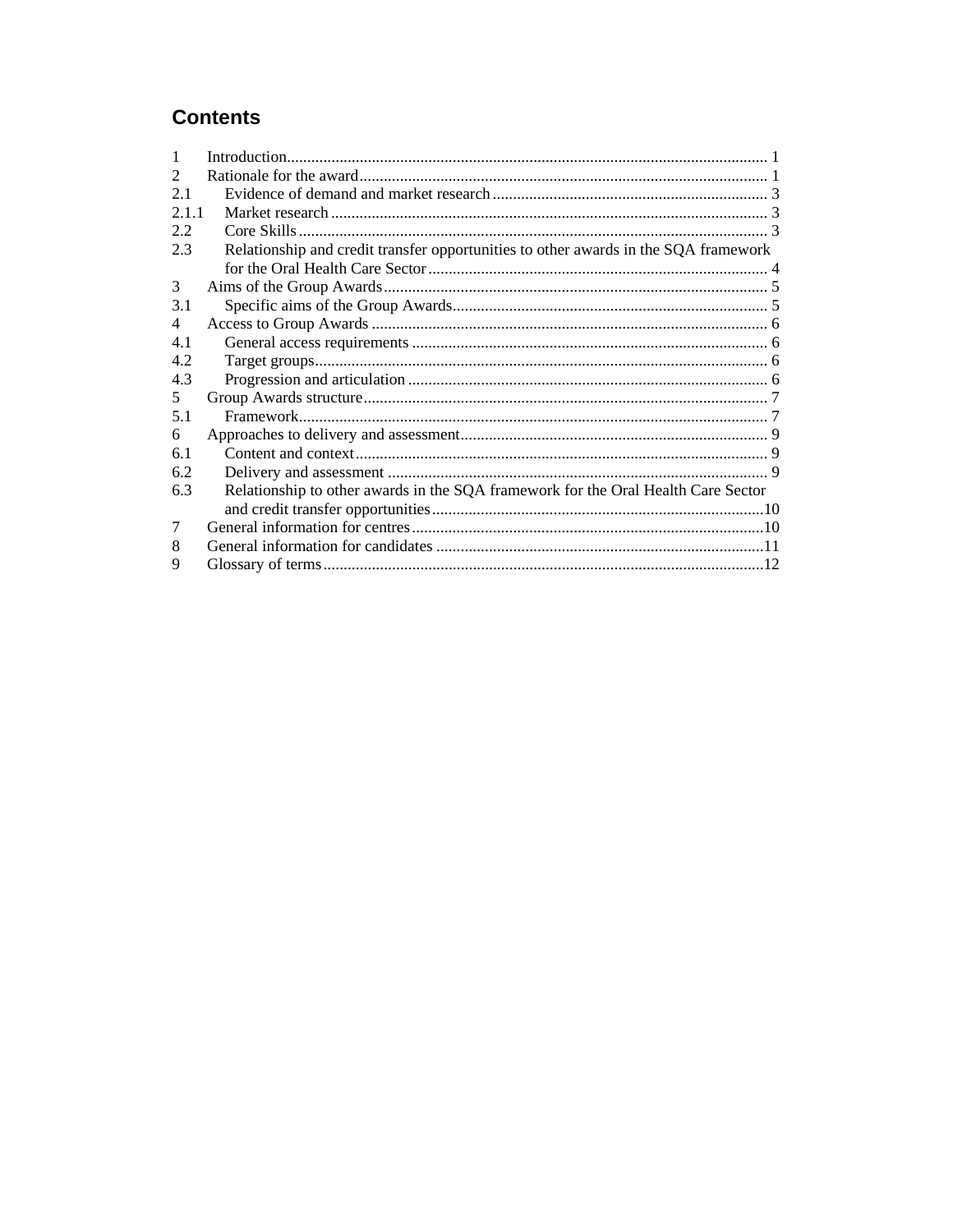# **1 Introduction**

This is the Arrangements Document for the new Group Awards in the Oral Health Sector which were validated in July 2007. This document includes: background information on the development of the Group Award, its aims, guidance on access, details of the Group Award structure, and guidance on delivery.

The Professional Development Awards for dental administrators and dental managers are industry-specific specialist qualifications designed to meet the specific requirements of these staff groups within the dental team. Presently neither group is able to gain an appropriate qualification to prove their professional competence. The PDA Dental Manager (SCQF level 8) is designed to develop the key management skills, knowledge and competences required of a manager within a dental environment. This award will provide individuals with the opportunity to improve on their professional practice, to evidence continuing professional development and to engage in reflective practice.

Similarly, the PDA (SCQF level 6) for Administrators will upskill the Dental Administrator (receptionist) in the dental environment or provide extended technical and behavioural skills for a dental nurse, This last scenario is more likely in smaller dental practices where there is much multi-tasking.

The impetus and funding for the development of the qualifications was initiated by NHS Education for Scotland (NES) Dental Steering Group. The need for development of the awards was recognised by the Scottish Executive in the Action Plan For Improving Oral Health and Modernising NHS Dental Services In Scotland (March 2005) The consultation reinforced the importance of the contribution which professions complementary to dentistry and support staff make to the delivery of dental services, and a wish to see that their skill escalation pathway is more clearly recognised and rewarded. A key commitment to ensure an appropriate balance within the dental workforce was made: *'Provide support for the training and development of staff, including practice managers.'* 

The titles have been chosen to reflect the nature of work carried out by administrators and managers working in dental services.

# **2 Rationale for the award**

These sector-specific awards have been developed in response to a need identified by The Scottish Executive Dental Action Plan. This Ministerial plan sets out to improve oral health in Scotland and, in particular, focuses on workforce development by maximising the skills of all dental professionals. It recognises the increasing demands made of dental practices in response to changes in legislation, general health and safety, and specific health practice developments. As a result of these developments, the management of a dental practice has become an increasingly complex task requiring attention devoted to the control of infection, the maintenance of safe and effective working environments and procedures, patient (customer) care and effective record-keeping, as well as core management tasks.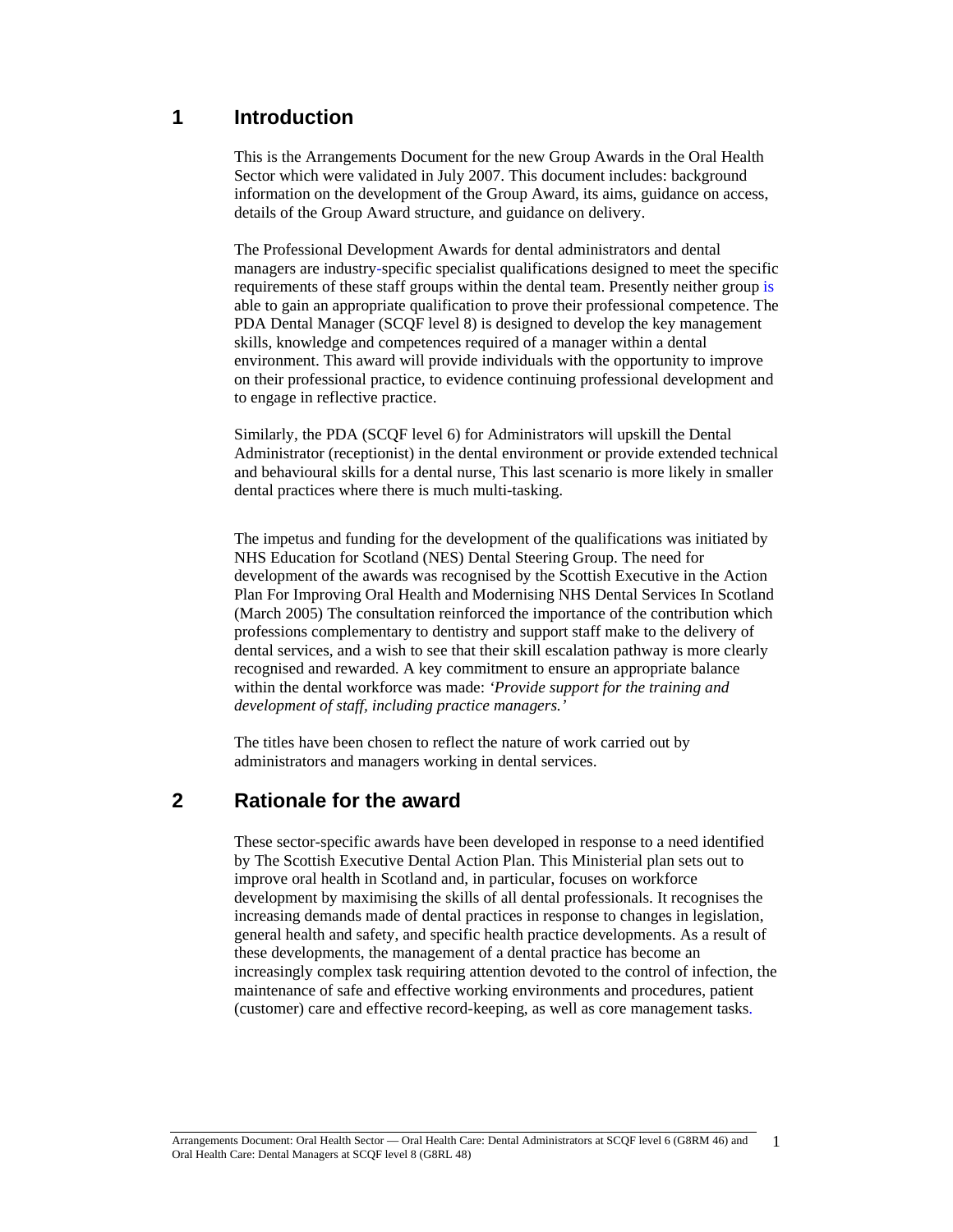While generic management qualifications already exist, the NES Dental Steering Group has identified a need for these generic competences to be contextualised for the dental practice environment. Both administrator and manager require appropriate Health and Safety knowledge to meet the legal requirements of a dental environment, as well as specific knowledge of the financial procedures for payment systems which are fairly unique to Dentistry and the SEHD's Statement of Dental remuneration.

The Steering Group includes representation and input from general dental practitioners, administrators, managers, salaried and community dental services, and liaisons with other internal and external stakeholders.

In the past, the dental practice management was undertaken by practice owners themselves. This encroaches on their clinical and work/life balance. In recent years there has been a devolving of a management role; however there has been a deficiency in appropriate management development initiatives for those people moving into the job role or wishing to become a dental manager. The role of the administrator impacts directly on patient care and forms the first impression of dental care. Their significant contribution has also seen little development and training opportunities specifically relevant to their role.

The target client group for this award will be existing dental administrators and dental practice managers working within general dental practice surgeries, hospitals or in the community, who are looking to improve on their professional practice, keep up-to-date with health practice developments and develop best practice within their own working environment. In addition prospective employees may study Units of the qualification in preparation to gain the appropriate employment

The content of this award has been designed to deliver progression from dental nurse to administrator and then upwards to dental manager.

Dental administrators and dental managers previously have been at the periphery of the dental education strategy. They have even been excluded in the General Dental Council inclusion of DCPs in the 'Learning Together 'document. The qualifications seek to address the deficiencies in skill and educational qualification and career pathway for these members of the dental team. In addition, the two PDAs should assist in improving the level of patient care delivered in Scottish dental clinics and practices.

The qualifications are designed to be immediately relevant for administrators, managers, and employers in both general dental practice, the salaried and community services. The programmes will engage an array of real life everyday practice responsibilities such as patient care, communications, and practice inspection and performance management. Administrators will benefit from formal training in areas such as handling aggression to enable a confident and effective approach in dealing with patient complaints. On completion, the formal training and awards will be an indicator that the student has the appropriate knowledge, experience and expertise relevant to their role.

In general dental practice, the practice manager will often have a revolving role between administration, management and even chair-side assistance, particularly in smaller dental practices. These are distinctly separated within the structure of the salaried/community dental services, where administrative and clerical staff do not undertake any clinical duties.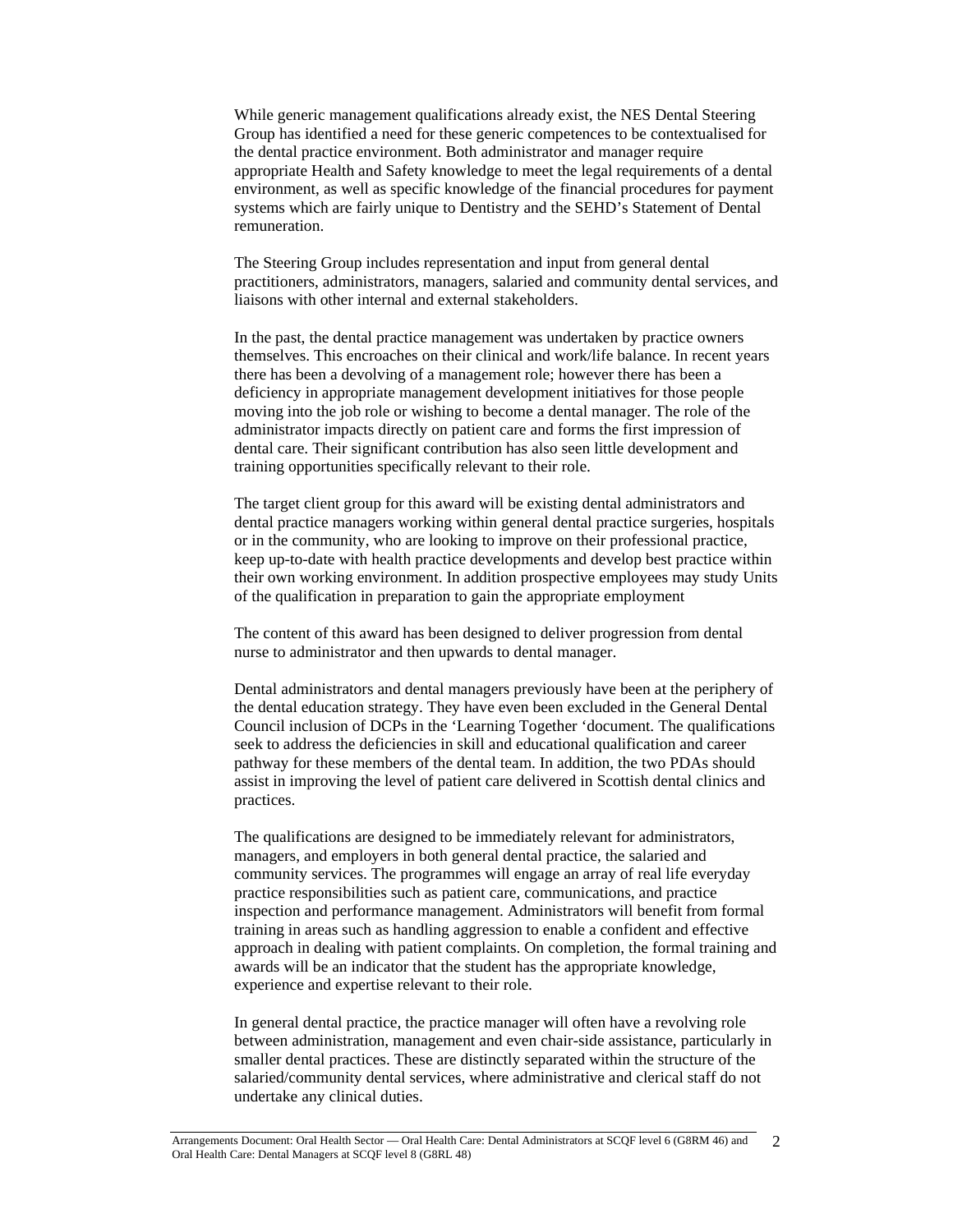The PDA for dental managers has been designed to incorporate operational and strategic Units which may either be taken as option or additional CPD Units. Completion of the PDA incorporating strategic Units would be a sound basis for application to the Postgraduate Certificate in Frontline Leadership and Management Programme or the SVQ Management at level 4 or 5.

## **2.1 Evidence of demand and market research**

The Dental Health Research Unit (Dundee University) carried out an elicitation study to identify the salient beliefs of administrators and managers about their training requirements. Randomly selected dental practices were telephoned and administrators and managers were invited to participate. An interview schedule was used to guide the interview. Responses were recorded by interviewers on a prepared form, noting additional comments as they arose.

The results of this study strongly suggests that both administrators and managers would benefit from training particularly in interpersonal skills, and welcomed training in administrative and computer skills. In addition the results suggests training take the form of workshops, take approx 12 months and lead to a formal qualification.

## **2.1.1 Market research**

Extensive market research was carried out by NES and responses will be tabled at the Validation Meeting. The development of the qualification structures was informed by the research and discussion with dental teams, employers and providers.

# **2.2 Core Skills**

## **Entry profile**

Candidates for each of the awards should have good **communication skills** which are essential to the delivery of competent practice in the dental environment. Communication skills may be demonstrated through the achievement of certificated courses eg Core Skills *Communication* at Higher level, Higher English (for the PDA Dental Managers) or other Communication Units at SCQF level 6 and level 5 for the PDA Dental Administrators. Alternatively, candidates can be deemed to be at the appropriate level by references from employers and/or through verbal and/or written evidence at interview

## **Developing Core Skills within the award**

Candidates will have the opportunity to develop the following Core Skills:

**Communication (Oral Communication):** There are ample opportunities in both awards for candidates to provide evidence of Oral Communication skills when interacting with staff and patients (plus internal and other external customers).

**Communication (Written Communication):** Working in a dental environment where the wellbeing of individuals is being supported necessitates the use of written communication to convey information reports, treatment plans etc. Therefore when completing this award, candidates should be able to collect evidence for written communication.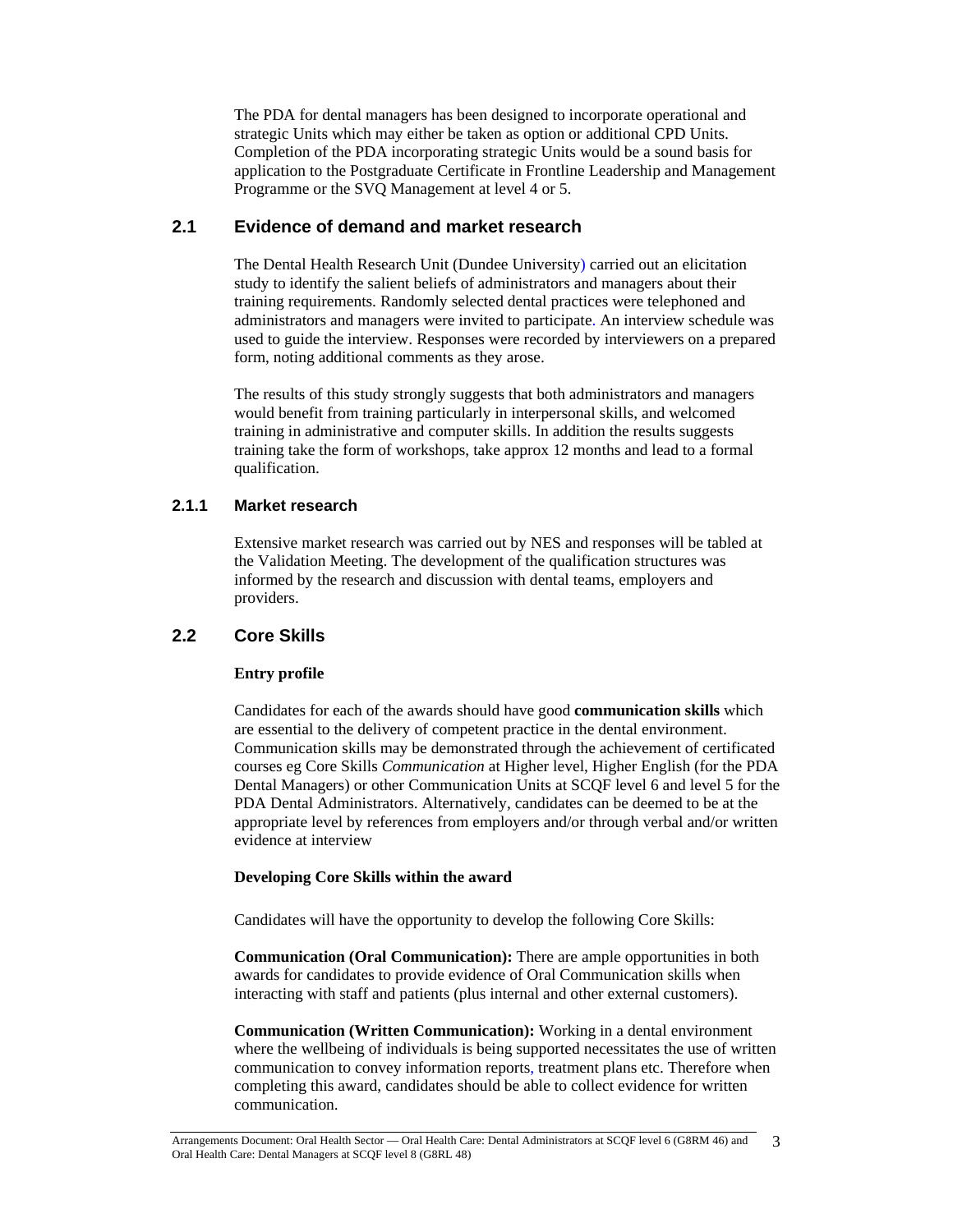**Information and Communication Technology:** Dental practices use information technology systems to input records and reports, for processing other information and to retrieve information about individuals. There are opportunities in a number of Units in the mandatory and optional sections of each award for candidates to collect evidence towards achievement of this Core Skill. Candidates may also use *Information and Communication Technology* to produce their assessments.

**Problem Solving:** Achievement of the full Core Skill of Problem Solving at SCQF level 6 is embedded in the Unit H8P9 35 Oral Health Care: Managing Health and Safety in a Dental Environment

**Working with Others** is a critical competence for dental managers and administrators.

## **2.3 Relationship and credit transfer opportunities to other awards in the SQA framework for the Oral Health Care Sector**

SQA provision for the Oral Health Care sector is as follows:

National Units in Dental Nursing

HNC Dental Technology

HND Dental Technology

SVQ Oral Health Care: Dental Nursing Support level 2

SVQ Oral Health Care: Dental Nursing level 3

In designing the two awards being presented for validation, Units from the National Occupational Standards for Oral Health Care: Dental Nursing have been incorporated into the structures. Candidates who have previously achieved these Units will be able to claim credit transfer and use them towards completion of the relevant PDA. Candidates achieving these Units through the PDA will be able to use them towards completion of the relevant SVQ.

Units from the suites of National Occupational Standards for Management, Business and Administration, Advice and Guidance and Learning and Development have also been incorporated into the structures opening up opportunities for candidates to develop transferable skills, enhance their practice and continue their professional development.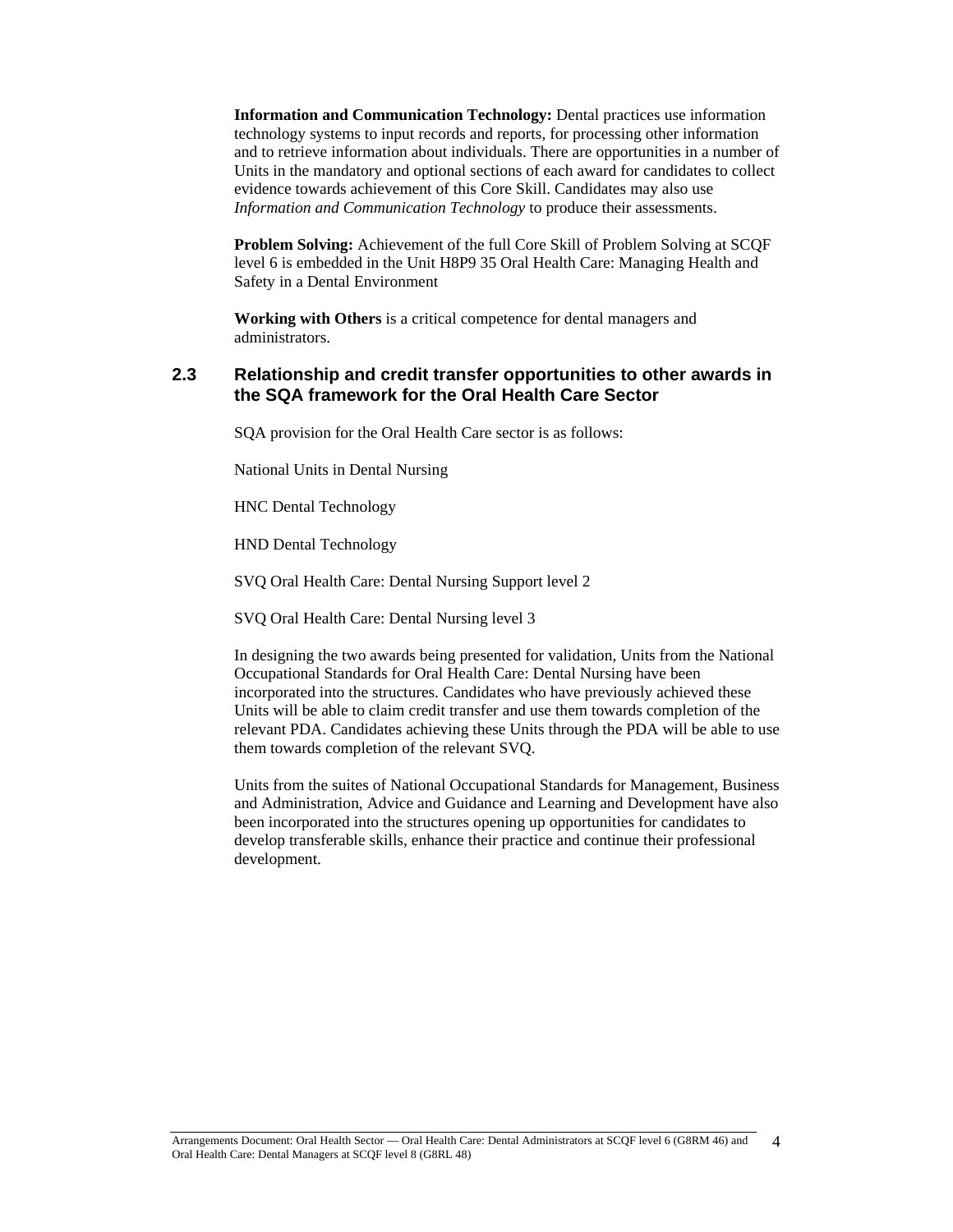# **3 Aims of the Group Awards**

This Group Award has been designed to support the candidate in the management of their own personal resources and professional development in order to achieve work objectives, career and personal goals.

# **3.1 Specific aims of the Group Awards**

#### **Specific aims for the PDA Dental Manager**

- To initiate formalised training for dental managers to escalate skills and knowledge
- To provide a formal qualification for dental managers
- To develop pathways towards higher qualification/degree in parity with medical practice managers
- To ensure coordination of training pathways
- To develop the candidate's understanding of the ethical framework within which a dental practice is required to operate
- To develop the candidate's skills in information management
- To develop the candidate's skills in managing change and promoting continuous improvement in the operation of dental practice
- To develop the candidate's skills in dental financial management
- To develop the candidate's skills in planning work activities to deliver dental practice objectives and monitoring for progress
- To develop the candidate's skills in obtaining and analysing information to deliver effective decision-making
- To develop the candidate's skills in implementing activities to improve the performance of the dental practice team

## **Specific aims for the PDA Dental Administrator**

- To initiate formalised training for dental administrators to escalate skills
- To develop induction training for all those entering the dental admin workplace
- To provide a formal qualification for dental administration
- To ensure coordination of training pathways
- To develop the candidate's skills in the management of resources to ensure a cost effective operation that meets customers' needs and legislative requirements
- To develop the candidate's skills in maintaining positive working relationships both internally and externally and the promotion of good patient (customer) service practice
- To develop the candidate's understanding of key legislative requirements in relation to health and safety at work, the control of infection, employment practices and data protection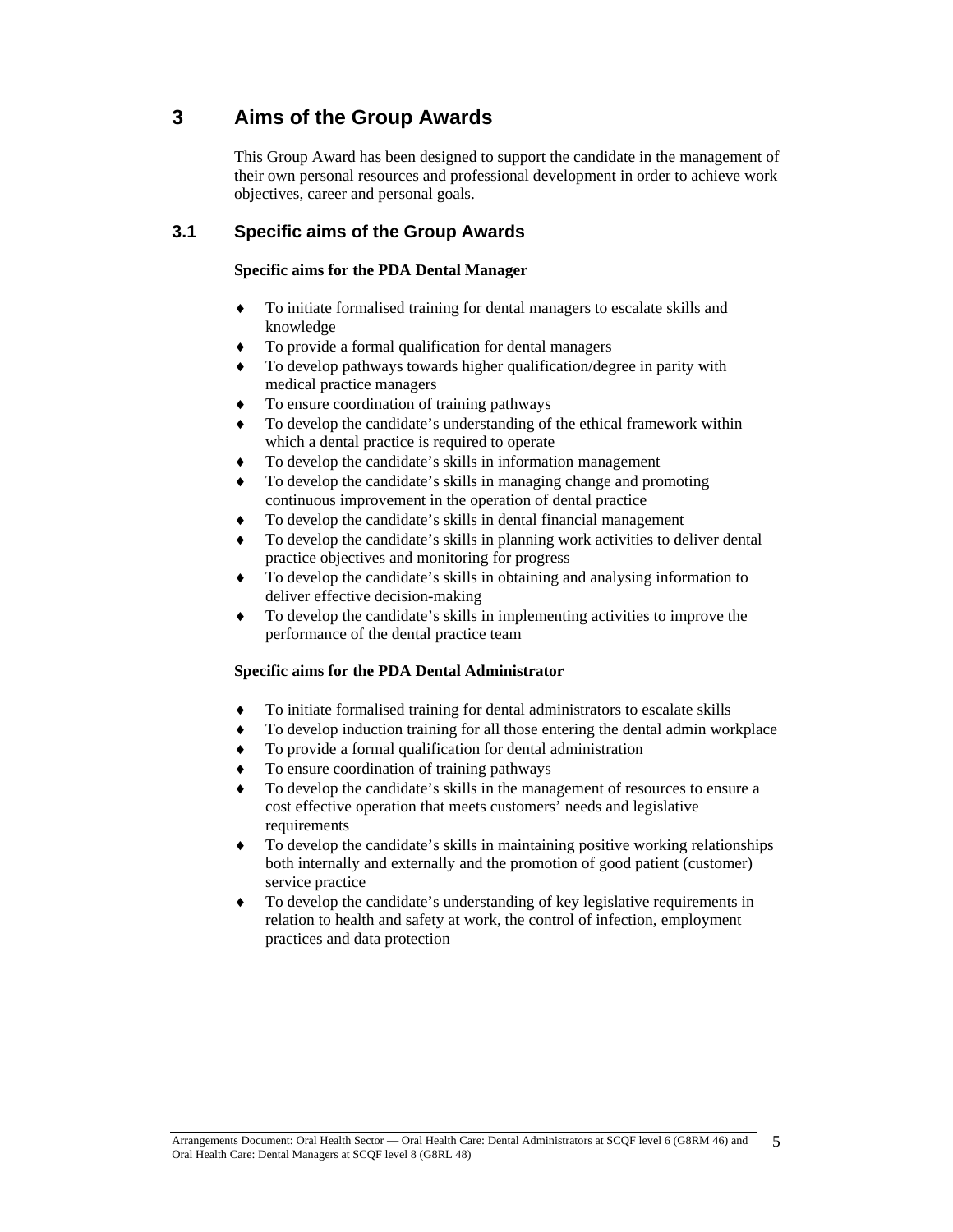# **4 Access to Group Awards**

## **4.1 General access requirements**

In stating the access regulations and in consideration of the subsequent selection and admission to the award, presenting centres will need to ensure that each prospective candidate has sufficient academic ability and the appropriate personal qualities to succeed. It is essential that candidates are in an appropriate work environment in order that they can meet the Evidence Requirements of the component Units.

#### **PDA Dental Administrator at level 6 G8RM 46**

There are no pre-entry qualifications for this award. Entry will be at the discretion of the centre. However, due to the nature of the award, candidates should be in employment within an oral health care environment. In addition, candidates should have an adequate level of Communication which could be evidenced by achievement of, eg, English at Intermediate 2 (SCQF level 5) or above.

#### **PDA Dental Manager at level 8 G8RL 48**

Candidates undertaking this award should have an advanced level of communication skills such as Higher English (SCQF level 6) or equivalent.

# **4.2 Target groups**

The target client group for these awards will be existing dental administrators and dental practice managers, working within general dental practice surgeries, hospitals or in the community, who are looking to improve on their professional practice, keep up-to-date with health practice developments and develop best practice within their own working environment. In addition, prospective employees may study Units of the qualification in preparation to gain the appropriate employment.

# **4.3 Progression and articulation**

There is no direct articulation to other awards in the SQA framework. There are no existing specialist qualifications for these staff groups. However, it is possible that some administrators may wish to progress to SVQs in Oral Health Care: Dental Nursing and this will be facilitated by the inclusion of Units from the SVQ. It is also possible that trained Dental Nurses may wish a change of direction and move into administration. The course structure has been designed to facilitate this.

Similarly, the PDA for Dental Managers includes a range of Units from the Management and Business & Administration suites of NOS and it is conceivable that some managers may wish to undertake full SVQs in these areas. Completion of the PDA incorporating Strategic Units would be a sound basis for application to qualifications such as the Postgraduate Certificate in Frontline Leadership and Management Programme or the SVQ in Management level 4 or 5.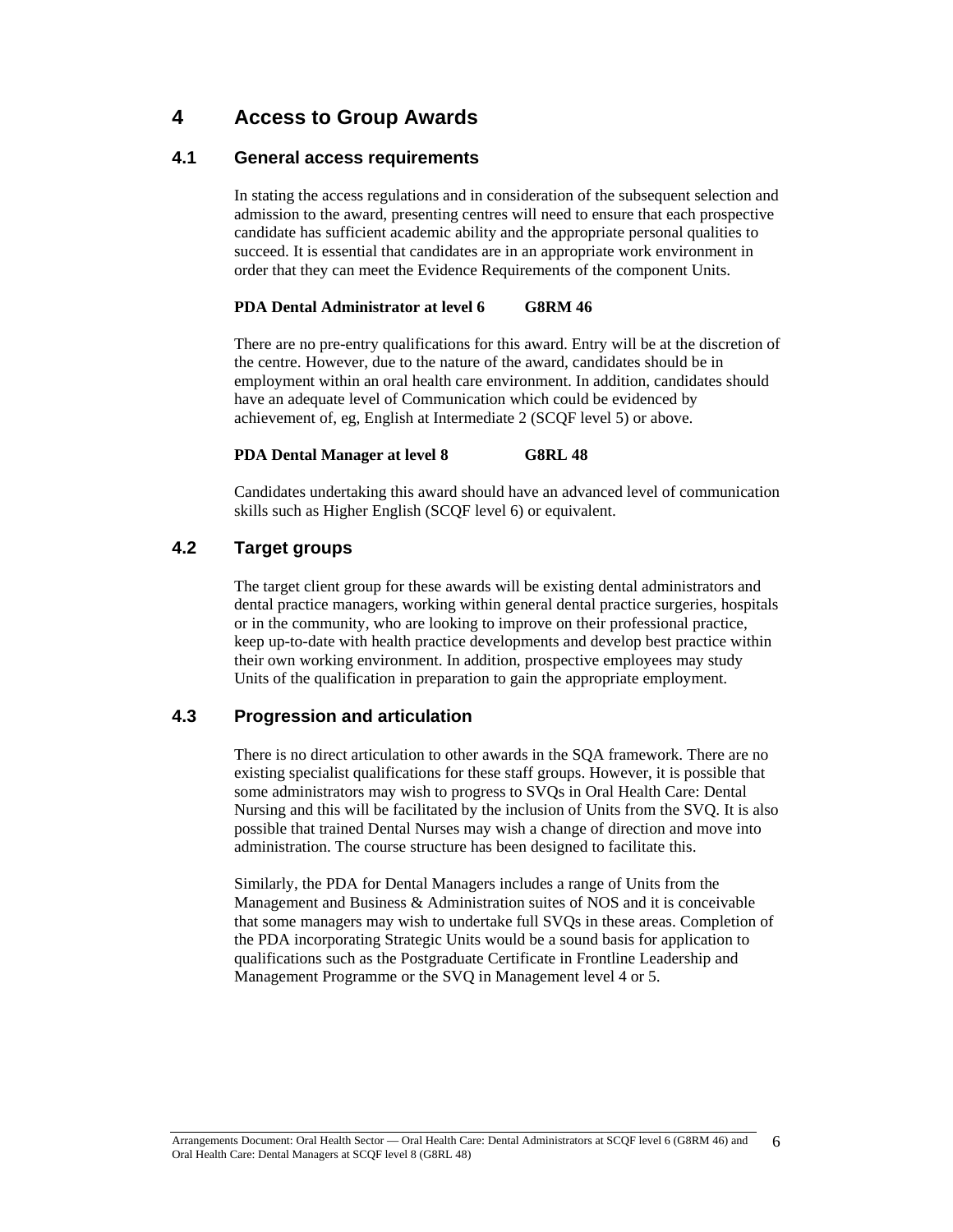# **5 Group Awards structure**

The design principles for PDAs stipulate that there must be at least 16 SCQF Credit Points at the level of the award. Each of the awards presented meets this minimum condition.

Each award follows a structure of mandatory and optional Units designed to meet the occupational requirements of working as an administrator or manager in a dental environment. Each structure reflects the Outcomes of consultation with employers and professionals in the dental domain.

## **5.1 Framework**

#### **PDA Dental Administrators at level 6 G8RM 46**

The PDA will be awarded on successful completion of a total of 5 credits. The PDA carries a minimum of 16 SCQF credit points at SCQF level 6.

#### **Mandatory Units**

| Unit title                          | Code                            | <b>SCQF</b><br>credit<br>points | <b>SCQF</b><br>level | <b>SQA</b><br>credit<br>value |
|-------------------------------------|---------------------------------|---------------------------------|----------------------|-------------------------------|
| Health and Safety: Dental           | F1XJ 33                         | 8                               | 6                    |                               |
| Workplace Experience                |                                 |                                 |                      |                               |
| Customer Care*                      | H <sub>49</sub> P 33            | 8                               | 6                    |                               |
| Oral Health Care: Develop and       | F <sub>20</sub> L <sub>33</sub> | 8                               | 6                    |                               |
| Reflect on Own Practice in a Dental |                                 |                                 |                      |                               |
| Environment                         |                                 |                                 |                      |                               |
| Oral Health Care: Implement         | F <sub>20</sub> N 33            | 8                               | 6                    |                               |
| Appointments and Payments           |                                 |                                 |                      |                               |
| <b>Systems</b>                      |                                 |                                 |                      |                               |

#### **Optional Units**

#### **A minimum of 1 credit from the following to be achieved.**

| Unit title                       | Code    | <b>SCQF</b><br>credit<br>points | <b>SCQF</b><br>level | <b>SQA</b><br>credit<br>value |
|----------------------------------|---------|---------------------------------|----------------------|-------------------------------|
| Specialist or Bespoke Software 2 | DJ6604  |                                 |                      |                               |
| Supervise an Office Facility     | DP74 04 |                                 |                      |                               |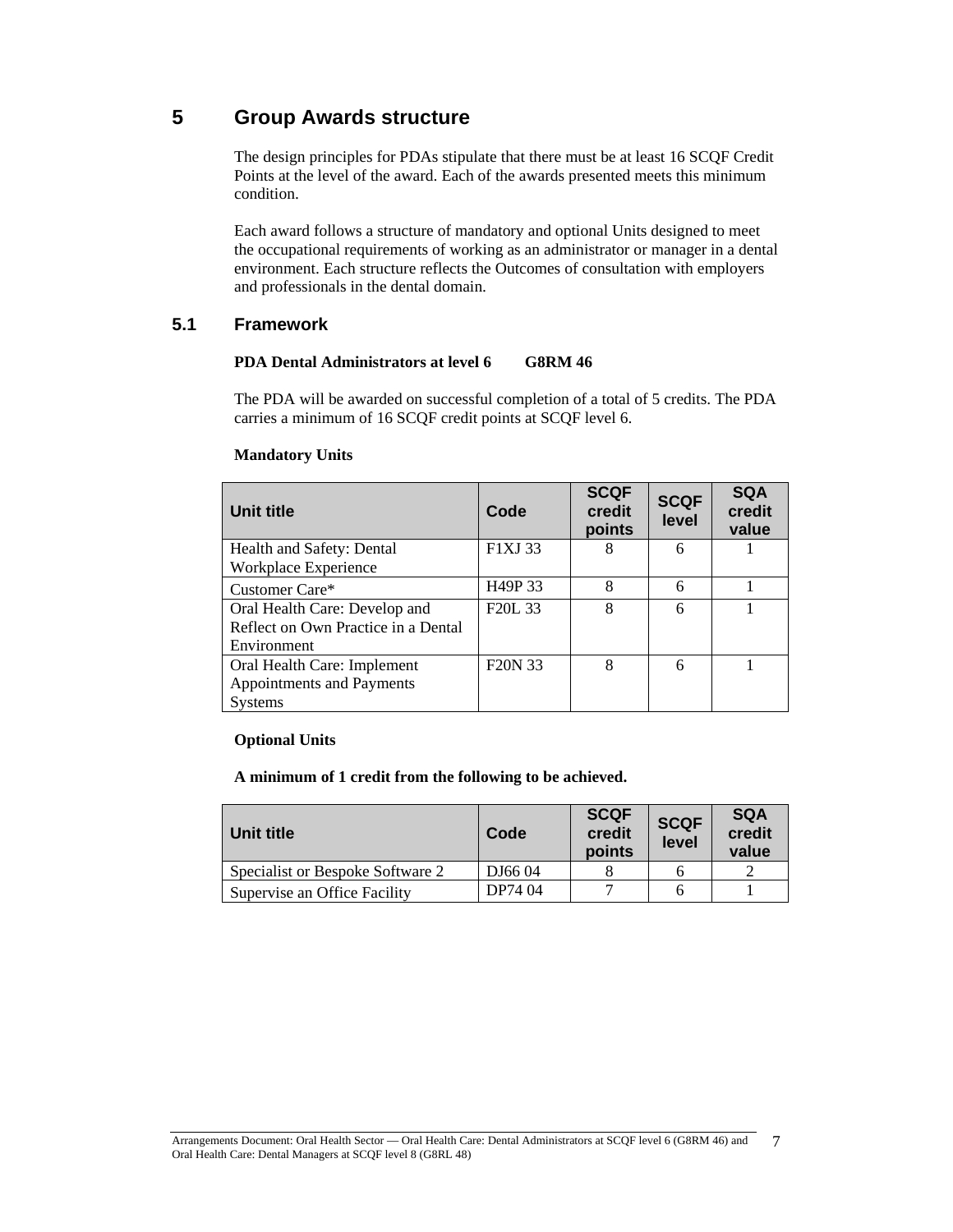## **PDA Dental Managers at level 8 G8RL 48**

The PDA will be awarded on successful completion of a total of 6 credits, 4 of which are in the mandatory section of the award. The PDA carries a minimum of 24 SCQF credit points at SCQF level 8 and thus exceeds the minimum requirement as specified in the Design Principles for PDAs.

#### **Mandatory Units**

| Unit title                         | Code           | <b>SCQF</b><br>credit<br>points | <b>SCQF</b><br>level | <b>SQA</b><br>credit<br>value |
|------------------------------------|----------------|---------------------------------|----------------------|-------------------------------|
| Oral Health Care: Managing Health  | $F1XM 35*$     | 8                               | 8                    |                               |
| and Safety in a Dental Environment | (Finishes      |                                 |                      |                               |
|                                    | 31/07/15       |                                 |                      |                               |
| Oral Health Care: Managing Health  | H8P9 35*       | 8                               | 8                    |                               |
| and Safety in a Dental Environment |                |                                 |                      |                               |
| Oral Health Care: Managing a       | <b>F1XL 35</b> | 16                              | 8                    | $\mathcal{D}$                 |
| Dental Environment                 |                |                                 |                      |                               |
| Develop Productive Working         | <b>DP7M 04</b> | 12.                             | 10                   |                               |
| Relationships with Colleagues and  |                |                                 |                      |                               |
| Stakeholders                       |                |                                 |                      |                               |

#### **Optional Units**

#### **2 credits from the following to be achieved**

| Unit title                                   | Code                 | <b>SCQF</b><br>credit<br>points | <b>SCQF</b><br>level | <b>SQA</b><br>credit<br>value |
|----------------------------------------------|----------------------|---------------------------------|----------------------|-------------------------------|
| Develop a Customer Focussed                  | DR43 04              | 12                              | 11                   |                               |
| Organisation                                 |                      |                                 |                      |                               |
| Negotiate and Agree Budgets                  | DP87 04              | 10                              | 9                    |                               |
| <b>Using Software Application</b>            | D85F 34              | $\mathsf{\ }$                   | $\overline{7}$       |                               |
| Packages                                     |                      |                                 |                      |                               |
| Specialist and Bespoke Software 2            | DJ6604               | 8                               | 7                    | $\mathcal{D}_{\mathcal{L}}$   |
| Inform and Facilitate Corporate              | <b>DP7R 04</b>       | 8                               | $\mathbf Q$          |                               |
| <b>Decision Making</b>                       |                      |                                 |                      |                               |
| <b>Oral Health Care: Presentation Skills</b> | F <sub>20</sub> M 34 | 8                               | 7                    |                               |
| for Dental Managers                          |                      |                                 |                      |                               |
| Oral Health Care: Policy and                 | F1XK 34              | 8                               | 7                    |                               |
| <b>Legislation for Dental Managers</b>       |                      |                                 |                      |                               |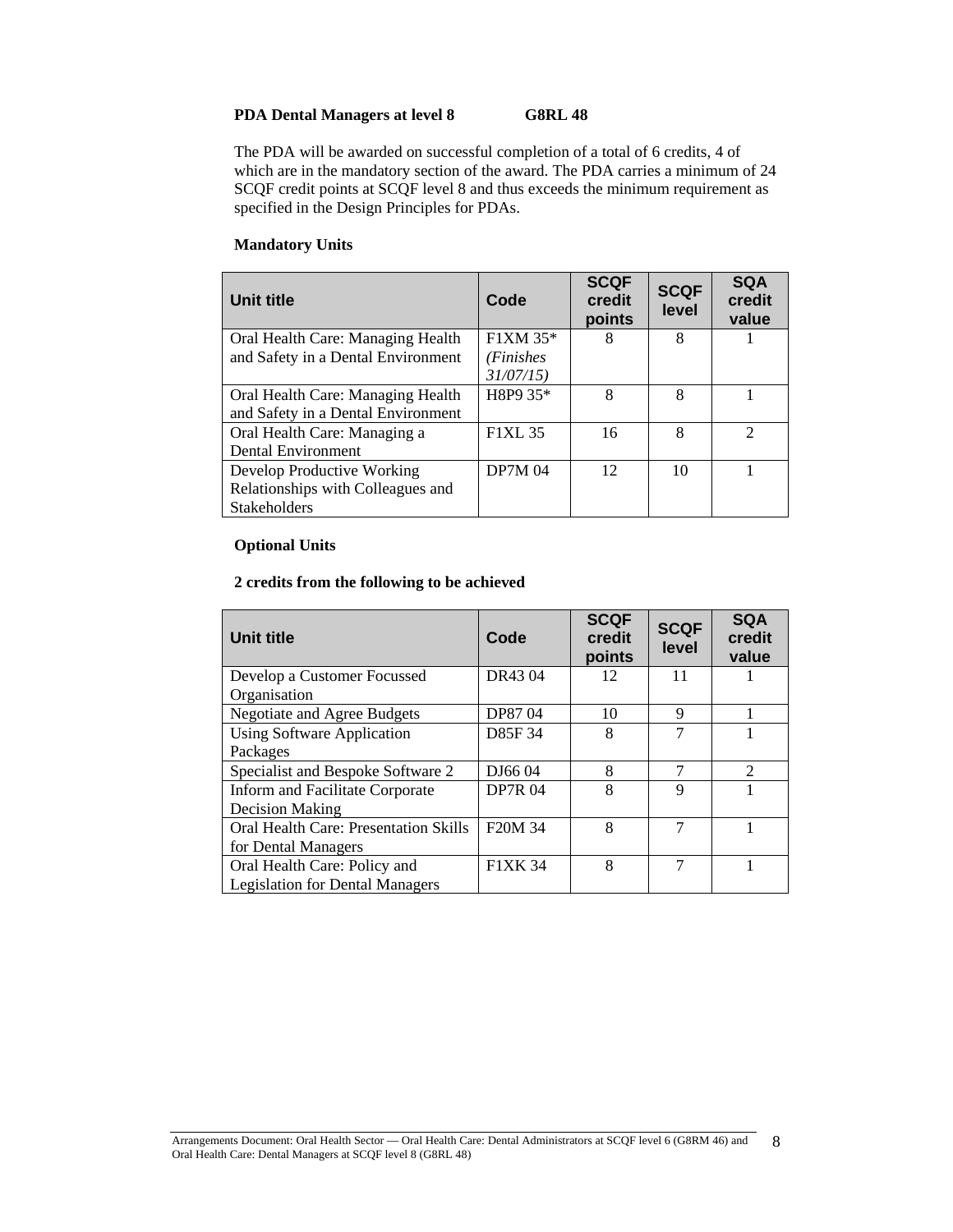# **6 Approaches to delivery and assessment**

# **6.1 Content and context**

The delivery of these awards should focus on the occupational requirements specific to working within the dental domain as part of the dental team. New Units have been developed which are contextualised to the dental environment and specific dental nursing Units from the suite of National Occupational Standards (NOS) for OHC: Dental Nursing have been included to reflect specifically the practice base and its values. However, the structures also contain Units imported from other suites of NOS to meet the identified occupational requirements. Delivery of such Units should be contextualised to the dental environment to make it more relevant to the candidate's work practice. For example, when delivering Units from the Management suite, the context should be that of practice within the dental environment and teaching/assessment materials should reflect this.

The PDA Dental Managers G8RL 48 is made up of 4 mandatory credits and 2 optional credits.

The four mandatory credits comprise:

- three newly developed HN credits in the form of two new dental-specific HN Units
- one Unit from SVQ Management level 4

The optional Units are from existing HN and SVQ Units from Business and Administration and Management suites.

The PDA Dental Administrators G8RM 46 is made up of four mandatory credits and one optional credit.

The four mandatory credits comprise:

- one newly developed dental-specific HN Unit
- one HN Unit in Customer Care
- two SVQ Units from Oral Health Care: Dental Nursing

The optional Units are from the existing SVQ suite Business and Administration (level 3).

# **6.2 Delivery and assessment**

There is no prescribed order in which the Units must be delivered. However it is suggested in the PDA Dental Managers that the Policy and Legislation Unit should be taught at an early stage as this equips candidates with an understanding of the legislative and policy framework within which Dental Services are provided. The qualifications will be delivered through a blended learning format. The PDA Dental Administrators and PDA Dental Managers are for people who are currently working in the dental environment or preparing to go into the dental team. Workshops will supplement e-learning. Instruments of assessment will be designed to meet the Evidence Requirements for each Unit and will include: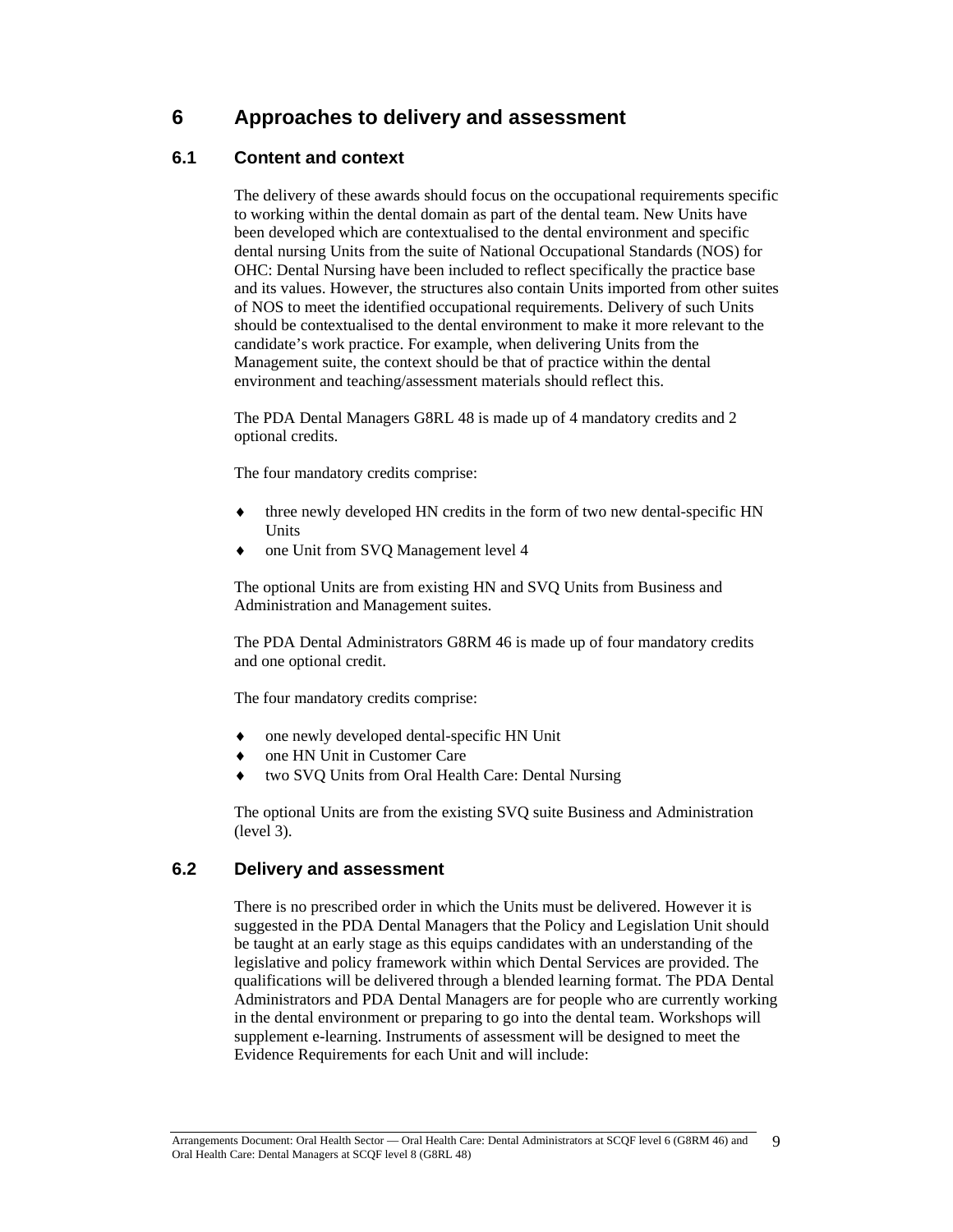- observation of practice
- written assignments
- product evidence.
- reflective accounts of practice
- case studies

It is expected that candidates completing the awards will collect evidence when working in real work settings. This will normally be the candidate's own workplace, however, where this is not possible, it will be important for candidates to access suitable work placements of sufficient duration to allow the candidate to collect sufficient evidence to demonstrate their competence against the Outcomes and Knowledge specified.

Specific guidance on content, context and delivery and assessment is given in each of the component Units.

## **6.3 Relationship to other awards in the SQA framework for the Oral Health Care Sector and credit transfer opportunities**

SQA provision for the Oral Health Care sector is as follows:

National Units in dental nursing

HNC Dental Technology

HND Dental Technology

SVQ OHC: Dental Nursing Support level 2

SVQ OHC: Dental Nursing level 3

In designing the two awards being presented for validation, Units from the National Occupational Standards for OHC: Dental Nursing, Management and Business and Administration have been incorporated into the structures. Candidates will have the opportunity to aggregate Units which will count towards SVQs at an appropriate level.

# **7 General information for centres**

#### **Candidates with disabilities and/or additional support needs**

The additional support needs of individual candidates should be taken into account when planning learning experiences, selecting assessment instruments, or considering alternative Outcomes for Units. Further advice can be found in the SQA document *Guidance on Assessment Arrangements for Candidates with Disabilities and/or Additional Support Needs* **(www.sqa.org.uk)**.

#### **Internal and external verification**

All instruments of assessment used within this/these Group Award(s) should be internally verified, using the appropriate policy within the centre and the guidelines set by SQA.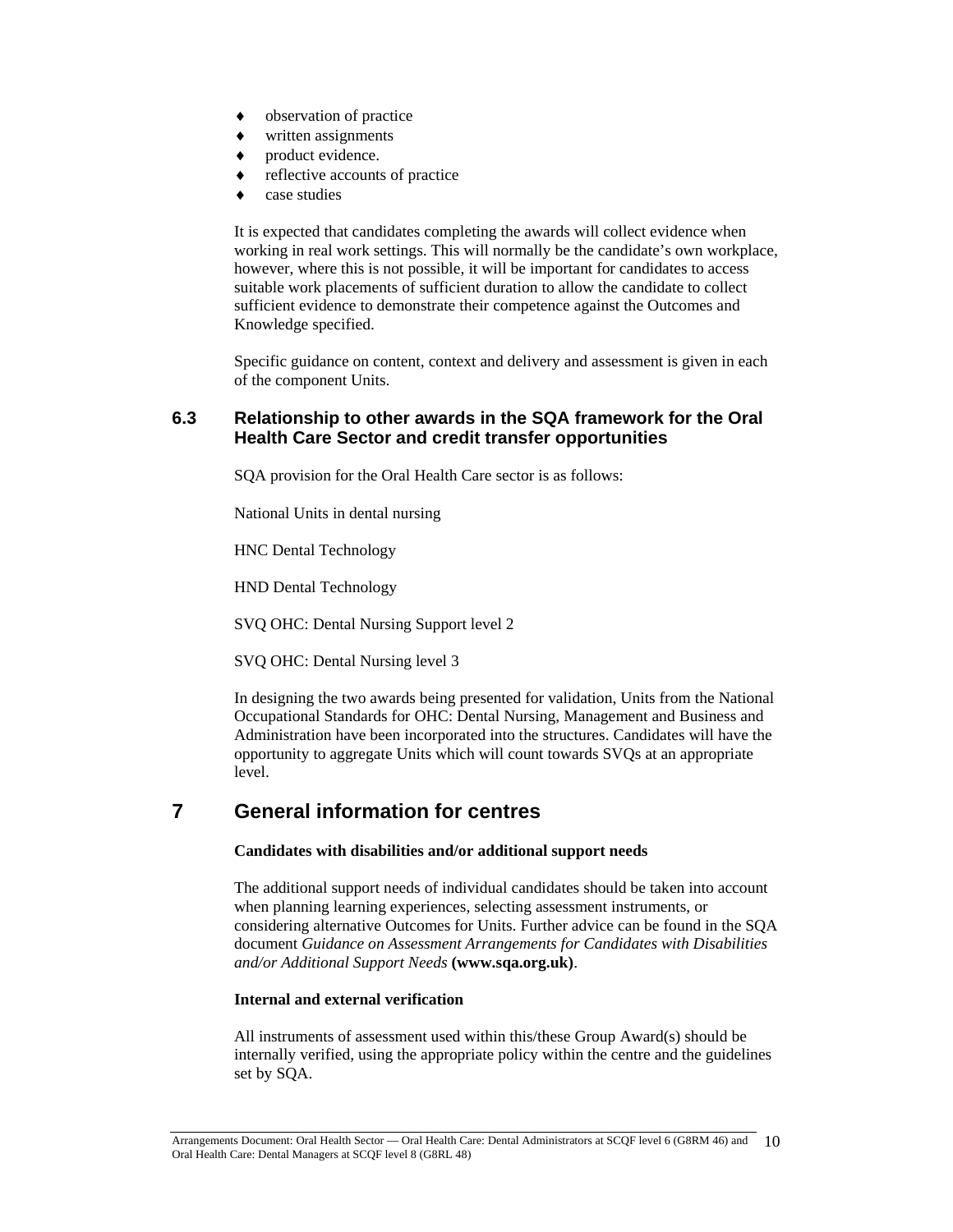External verification will be carried out by SQA to ensure that internal assessment is within the national guidelines for these qualifications.

Further information on internal and external verification can be found in *SQA's Guide to Assessment and Quality Assurance for Colleges of Further Education* **(www.sqa.org.uk)**.

The PDA Dental Managers at SCQF level 8 is a practice-based qualification offering the candidate an opportunity to develop knowledge and skills in the management of Health and Safety within the dental environment, management of staff and the range of legislation relevant to dental settings. It is expected that candidates will be in employment in a dental environment and be able to draw evidence from their practice.

In addition to the mandatory Units, there are a number of Optional Units within the PDA from which candidates must achieve 2 credits. These allow the candidate to choose the Unit(s) most relevant to their work setting or their area of particular interest, for example budgeting and finance, using IT software or using presentations.

The PDA Dental Administrators at SCQF level 6 is also practice-based and offers the opportunity to learn about Health and Safety in the dental setting, implementing finance and appointment systems and patient (customer) care etc.

There are two optional Units within the PDA from which candidates must select one. These allow the candidate to choose the Unit that is most relevant to their work setting or their area of particular interest, for example using IT systems or office supervision.

Unit Assessments take a variety of forms including case studies, reports, reflective accounts and questions.

# **8 General information for candidates**

The PDA Dental Managers at SCQF level 8 is a practice-based qualification offering the candidate an opportunity to develop knowledge and skills in the management of Health and Safety within the dental environment, management of staff and the range of legislation relevant to dental settings. It is expected that candidates will be in employment in a dental environment and be able to draw evidence from their practice.

In addition to the mandatory units, there are a number of optional Units within the PDA from which candidates must achieve 2 credits. These allow the candidate to choose the Unit(s) most relevant to their work setting or their area of particular interest, for example budgeting and finance, using IT software or using presentations.

The PDA Dental Administrators at SCQF level 6 is also practice-based and offers the opportunity to learn about Health and Safety in the dental setting, implementing finance and appointment systems and patient (customer) care etc.

Arrangements Document: Oral Health Sector — Oral Health Care: Dental Administrators at SCQF level 6 (G8RM 46) and 11 Oral Health Care: Dental Managers at SCQF level 8 (G8RL 48)